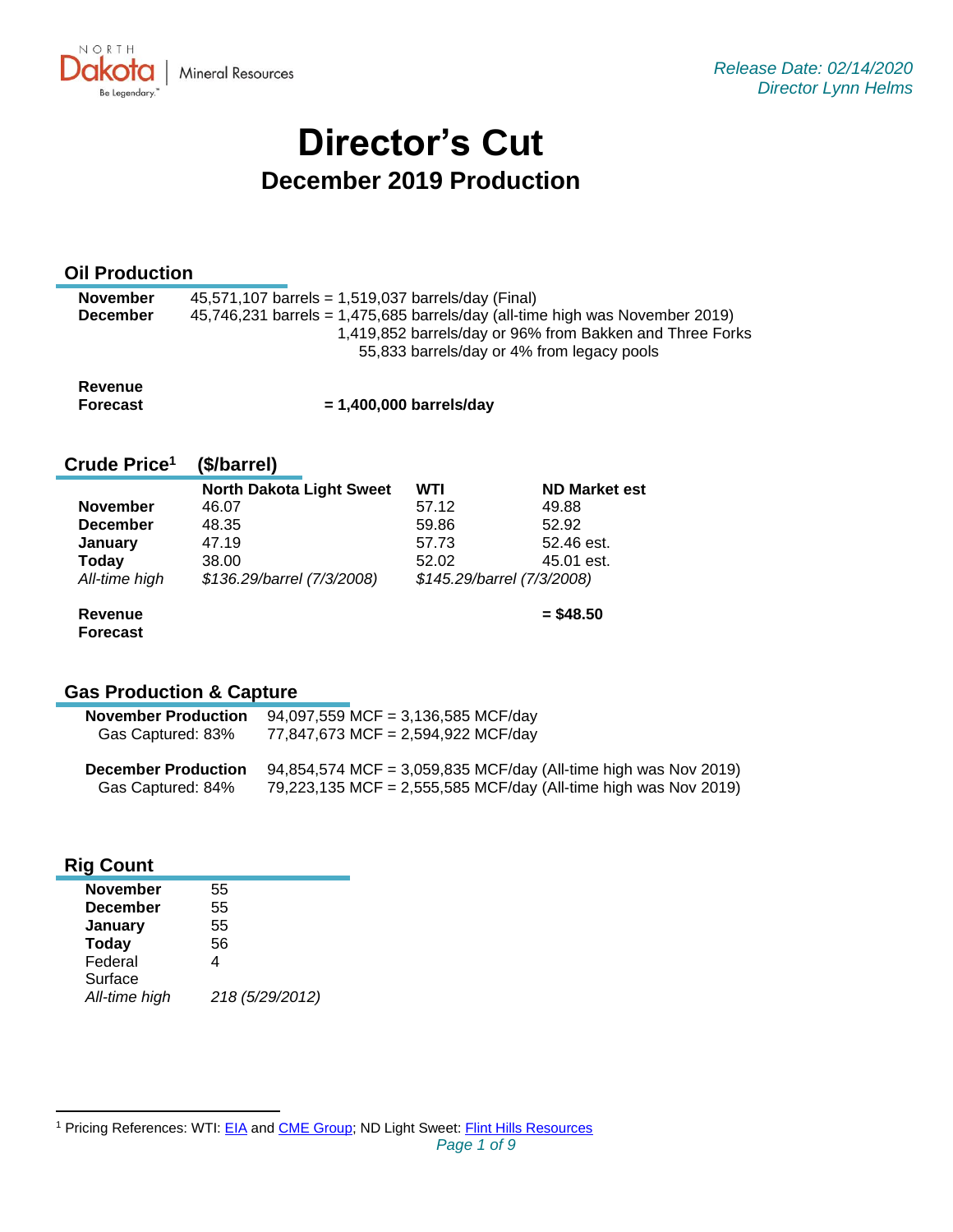

# **Wells**

|                                              | <b>October</b> | <b>November</b>          | <b>December</b>                                                                                                                                                                   | January                                                               | <b>Revenue</b><br><b>Forecast</b> |
|----------------------------------------------|----------------|--------------------------|-----------------------------------------------------------------------------------------------------------------------------------------------------------------------------------|-----------------------------------------------------------------------|-----------------------------------|
| <b>Permitted</b>                             |                | 79 drilling<br>0 seismic | 67 drilling<br>1 seismic                                                                                                                                                          | 62 drilling<br>0 seismic<br>(All-time high was 370)<br>$-$ Oct. 2012) |                                   |
| <b>Completed</b>                             | 102 (Final)    | 114 (Revised)            | 111 (Preliminary)                                                                                                                                                                 |                                                                       | 90                                |
| Inactive <sup>2</sup>                        | ۰              | 1,726                    | 1,920                                                                                                                                                                             | ٠                                                                     | $\overline{\phantom{a}}$          |
| <b>Waiting on</b><br>Completion <sup>3</sup> |                | 919                      | 958                                                                                                                                                                               | ۰                                                                     |                                   |
| <b>Producing</b>                             | ٠              | 16,110                   | 15,979 (Preliminary)<br>(All-time high was<br>November 2019)<br>14,847 (93%) from<br>unconventional Bakken-<br><b>Three Forks</b><br>1,132 (7%) from legacy<br>conventional pools | ٠                                                                     |                                   |

# **Fort Berthold Reservation Activity**

|                                  | Total   | <b>Fee Land</b> | <b>Trust Land</b> |
|----------------------------------|---------|-----------------|-------------------|
| Oil Production                   | 369.099 | 111.041         | 258,058           |
| Drilling Rigs                    |         |                 |                   |
| <b>Active Wells</b>              | 2.369   | 623             | 1.746             |
| Waiting on completion            | 88      |                 |                   |
| <b>Approved Drilling Permits</b> | ⊟ 386   |                 | 312               |
| <b>Potential Future Wells</b>    | 4.183   |                 | 3.042             |

# **Drilling and Completions Activity**

The drilling rig count was very stable in the mid 60's for the first half of the year. Based on oil price, capital availability, and gas capture operators implemented plans to 10-12 fewer rigs second half of 2019. Industry projects a rig count in the mid 50's for all of 2020.

The number of well completions has stabilized at a lower monthly number due to weather, gas capture, and oil price.98% of drilling now targets the Bakken and Three Forks formations.

Lower crude oil price, gas capture, workforce, and competition with the Permian and Anadarko shale oil plays for capital continue to limit drilling rig count. Utilization rate for rigs capable of 20,000+ feet is 50-60% and for shallow well rigs (7,000 feet or less) 35-45%.

Drilling permit activity has slowed down due oil price and gas capture. Operators continue to maintain a permit inventory that will accommodate varying oil prices for the next 12 months.

<sup>2</sup> Includes all well types on IA and AB statuses: **IA** = Inactive shut in >3 months and <12 months;

**AB** = Abandoned (Shut in >12 months)

<sup>&</sup>lt;sup>3</sup> The number of wells waiting on completions is an estimate on the part of the director based on idle well count and a typical five-year average. Neither the State of North Dakota, nor any agency officer, or employee of the State of North Dakota warrants the accuracy or reliability of this product and shall not be held responsible for any losses caused by this product. Portions of the information may be incorrect or out of date. Any person or entity that relies on any information obtained from this product does so at his or her own risk.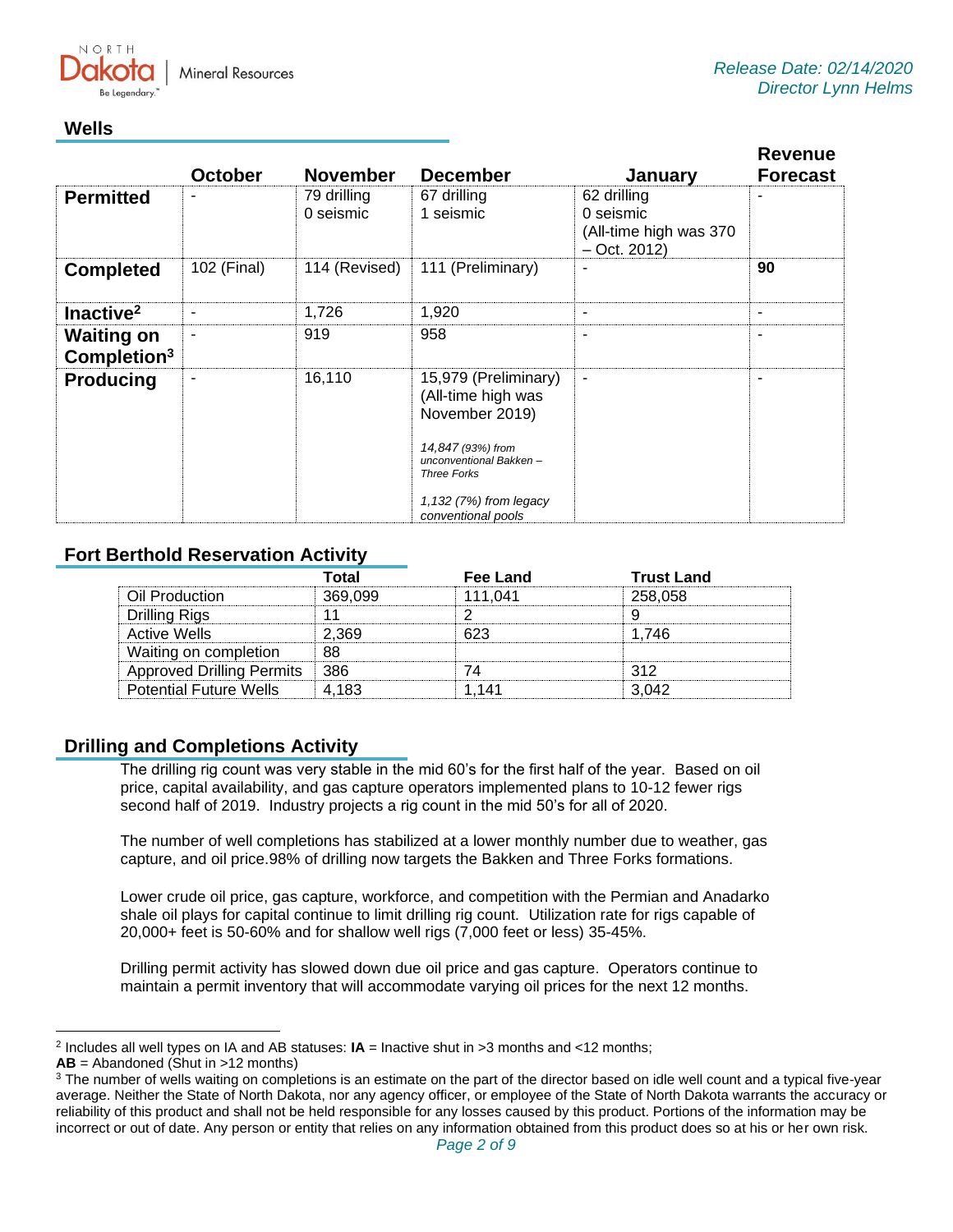

# **Crude Oil Markets**

OPEC and Russia are discussing further production restrictions due to the Corona virus effect on demand. Futures markets and EIA are showing lower demand for the first time in a decade.



Crude oil take away capacity including rail deliveries to coastal refineries is adequate, but Washington state Senate Bill 5579 threatens to disrupt 150,000-200,000 barrels per day.

#### **Seismic**

Seismic activity has increased slightly due to carbon capture projects.

|  | Active Surveys   Recording   NDIC Reclamation Projects   Remediating   Suspended   Permitted |  |  |
|--|----------------------------------------------------------------------------------------------|--|--|
|  |                                                                                              |  |  |

#### **Gas Capture**

US natural gas storage has increased to 5% above the five-year average while crude oil inventories have decreased to below long-term average. Both indicate little potential for price increases in the near future. North Dakota shallow gas exploration could be economic at future gas prices but is not at the current price.

The price of natural gas delivered to Northern Border at Watford City is down \$0.18 to \$1.41/MCF. This results in a current oil to gas price ratio of 32 to 1. The statewide gas flared volume from November to December decreased 1,207 MCFD to 504,241 MCF per day and percent flared decreased to 16% with a Bakken capture percentage of 84%.

The historical high flared percent was 36% in 09/2011.

Gas Capture Details:

| Statewide         | 84% |
|-------------------|-----|
| Statewide Bakken  | 84% |
| Non-FBIR Bakken   | 85% |
| FBIR Bakken       | 81% |
| Trust FBIR Bakken | 82% |
| Fee FBIR          | 81% |
|                   |     |

The Commission established the following gas capture goals:

74% October 1, 2014 - December 31, 2014 77% January 1, 2015 - March 31, 2016 80% April 1, 2016 - October 31, 2016 85% November 1, 2016 - October 31, 2018 88% November 1, 2018 - October 31, 2020 91% November 1, 2020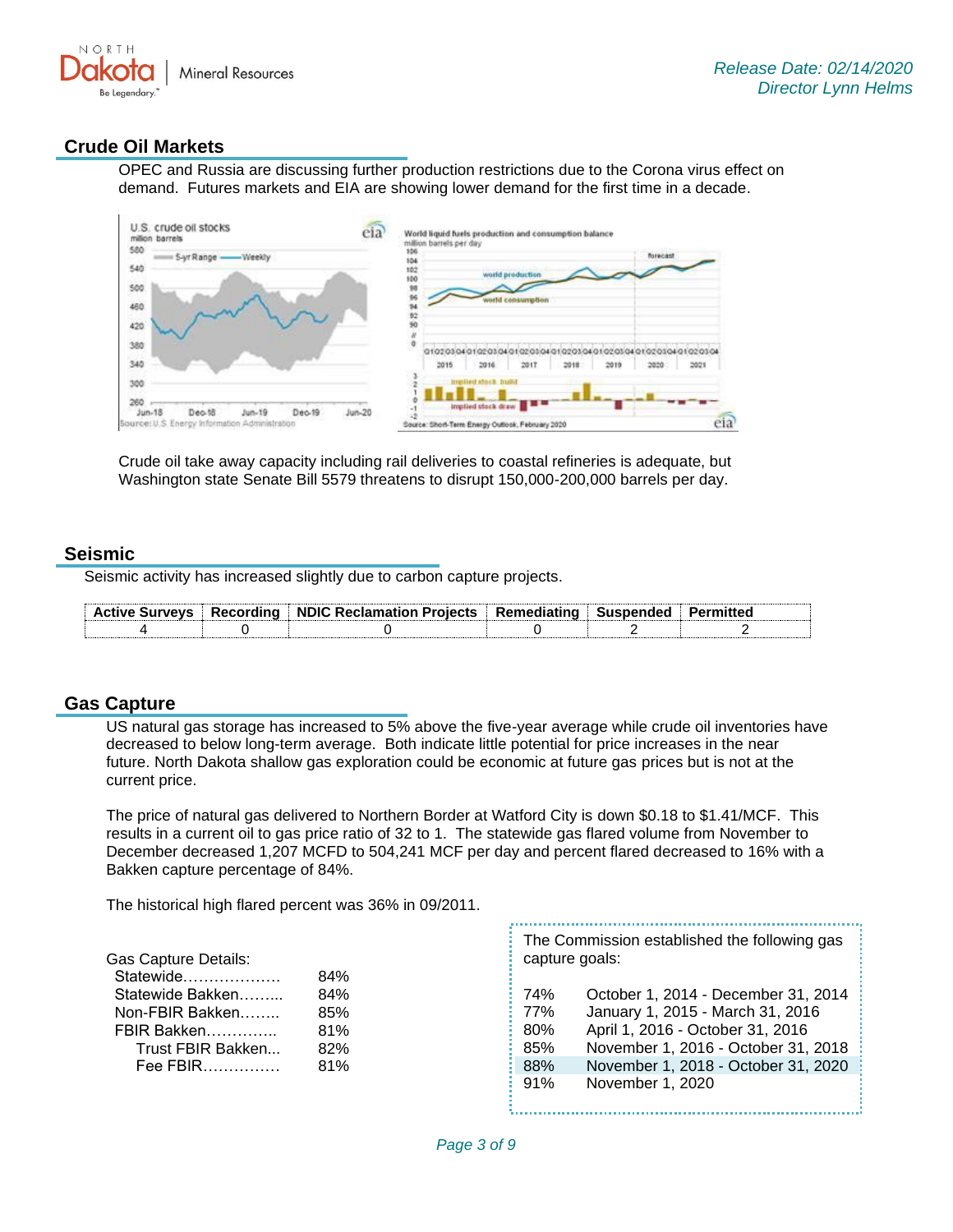

#### **Agency Updates**

#### **Bureau of Indian Affairs**

**BIA** has published a new final rule to update the process for obtaining rights of way on Indian land. The rule was published 11/19/15 and became effective 12/21/15. The final rule can be found at [https://www.federalregister.gov/articles/2015/11/19/2015-28548/rights-of-way-on-indian-land.](https://www.federalregister.gov/articles/2015/11/19/2015-28548/rights-of-way-on-indian-land) On 3/11/16, the Western Energy Alliance filed a complaint and motion for a temporary restraining order and/or a preliminary injunction. On 4/19/16, the US District court for the District of North Dakota issued an order denying the motion for a preliminary injunction. New valuation requirements have resulted in increased delays since 1/1/19.

### **Bureau of Land Management**

**BLM** published a new final rule 43 CFR Parts 3100, 3160 and 3170 to update and replace its regulations on venting and flaring of natural gas effective 1/17/16. The final rule can be viewed online at [https://www.blm.gov/programs/energy-and-minerals/oil-and-gas/operations-and-production/methane-and](https://www.blm.gov/programs/energy-and-minerals/oil-and-gas/operations-and-production/methane-and-waste-prevention-rule)[waste-prevention-rule](https://www.blm.gov/programs/energy-and-minerals/oil-and-gas/operations-and-production/methane-and-waste-prevention-rule). North Dakota, Wyoming, Montana, Western Energy Alliance, and IPAA filed for a preliminary injunction to prevent the rule going into effect until the case is settled. A hearing in Casper, Wyoming was held 1/6/17. On 1/16/17 the court denied all of the petitioners' motions for preliminary injunctions. **On 2/3/17 the US House of Representatives voted 221-191 to approve a Congressional Review Act resolution against the rule.** On 3/28/17 President Trump issued an executive order which in part directs "The Secretary of the Interior shall review the following final rules, and any rules and guidance issued pursuant to them, for consistency with the policy set forth in section 1 of this order and, if appropriate, shall, as soon as practicable, suspend, revise, or rescind the guidance, or publish for notice and comment proposed rules suspending, revising, or rescinding those rules:". This rule is included in the list as item (iv). North Dakota plans to continue active participation in the litigation of this rule until the BLM takes final action eliminating the rule. **On 5/10/17 the Senate voted 51 to 49 against the CRA, allowing the rule to remain in effect.** On 6/27/17 U.S. D. Ct. Judge Skavdahl granted BLM's motion to extend the merits briefing schedule by 90 days, based on BLM's APA 705 stay and BLM's representations regarding its plans to reconsider the VF Rule. Opening briefs were filed 7/3/17. On 7/5/17 California and New Mexico sued BLM in the U.S. District Court for the Northern District of California, seeking a declaratory judgement that BLM's APA 705 stay was illegal and vacating the stay. The relief they request would vacate the stay of the January 2018 compliance et al deadlines, bringing them all back into force. BLM officials encouraged North Dakota to intervene. On 7/12/17 a group of NGOs including the Fort Berthold Protectors of Water and Earth Rights filed a separate suit against the BLM in federal court in the U.S. District Court for the Northern District of California, seeking a declaratory judgement that BLM's APA 705 stay was illegal and vacating the stay. California and New Mexico, along with various environmental groups, have challenged BLM's stay in the Northern District of California, and filed a motion for summary judgment on 7/26/17. On 8/24/17 North Dakota filed a response supporting BLM's motion, a motion to intervene, and a motion to change venue to Wyoming in an attempt to prevent all of the litigation regarding the timing of the Flaring Rule, including the future rulemakings further extending compliance deadlines that BLM has stated that it intends to publish, could end up in front of the magistrate judge in the Northern District of California instead of Judge Skavdahl in Wyoming. On 10/04/17 the federal magistrate judge in the Northern District of California granted the summary judgement motion by California, New Mexico, and several NGOs throwing out BLM's administrative and temporary postponement of several of the future rules compliance dates/obligations. On 10/05/17 the BLM issued a Federal Register Notice for a proposed rule that if finalized will delay certain requirements of the BLM Rule until January 17, 2019. North Dakota submitted comments to (1) support BLM's decision to delay certain compliance requirements and (2) continue to make the record that BLM exceeded its authority to promulgate the rule in the first place with particular emphasis on the specific/unique North Dakota considerations at issue. NDIC comments are available

at [http://www.nd.gov/ndic/ic-press/dmr-blm-comments17-11.pdf.](http://www.nd.gov/ndic/ic-press/dmr-blm-comments17-11.pdf) BLM, the states of CA & NM, and the NGOs supporting the current final rule were granted an extension to file response briefs to December 11<sup>th</sup> in the WY court. Oral arguments are scheduled on December 18<sup>th</sup>. Judge Skavdahl has indicated he wishes to decide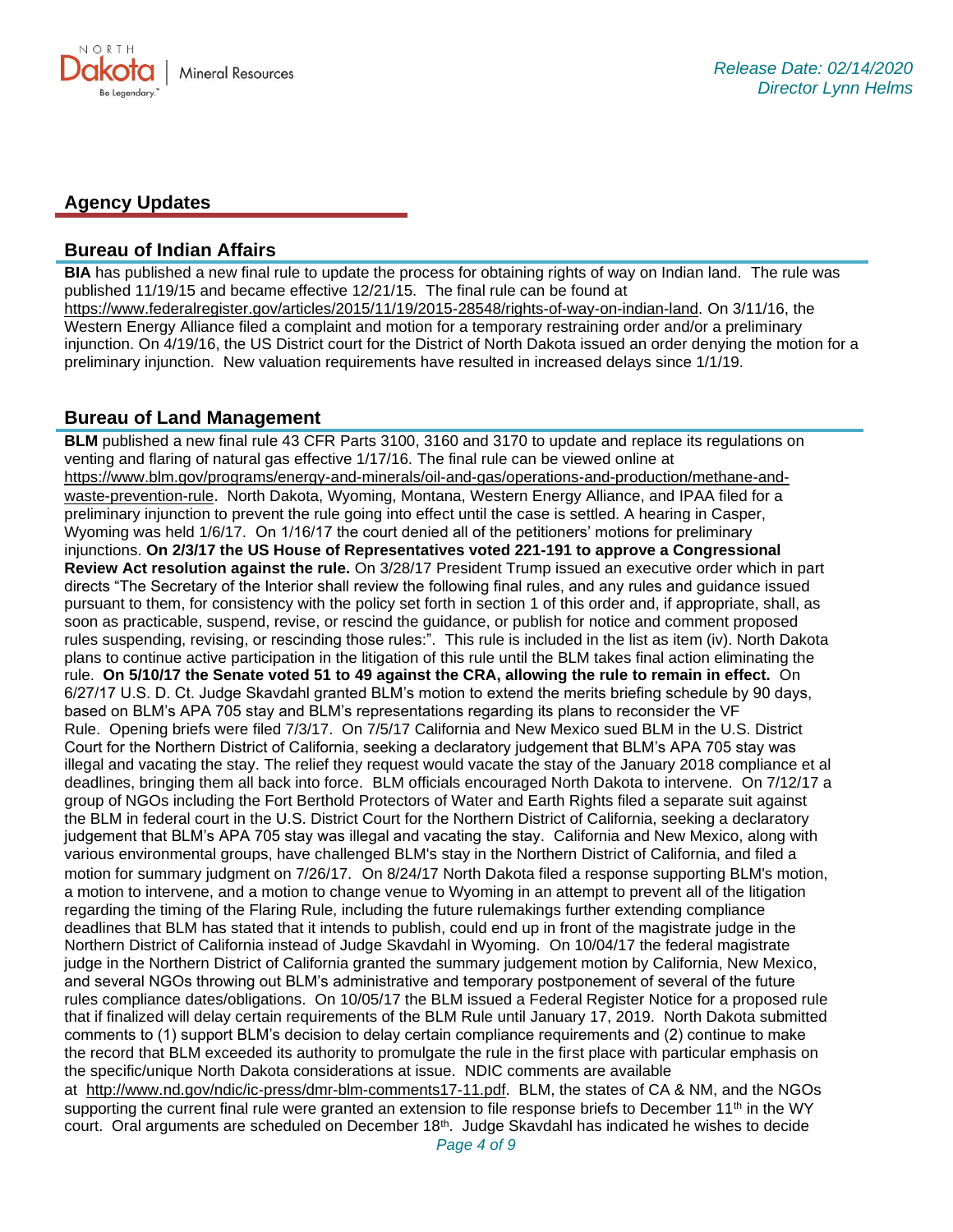

the merits of this case before the major compliance requirements of the current final rule take effect in January of 2018. On 11/29/17 North Dakota filed a response to industry petitioner's motion for a preliminary injunction supporting a preliminary or permanent injunction. On 12/4/17 USDOJ petitioned the 9th US Judicial Circuit Court in San Francisco to review and overturn the Northern District of California court's November decision ordering the US Bureau of Land Management to make oil and gas producers comply with the methane emissions requirements while the rules are being reviewed. Briefs in favor of the industry preliminary injunction motion are due on 12/18/17 and briefs responding to BLM's motion to stay the litigation are due on 1/5/18. On 12/7/17 BLM published a rule in the Federal Register delaying the methane regulation until January 2019, saying the previous rule is overly burdensome to industry. Officials said the delay will allow the federal Bureau of Land Management time to review the earlier rule while avoiding tens of millions of dollars in compliance costs to industry that may turn out to be unnecessary. On 12/19/17 BLM was sued by California, New Mexico, and a large group of NGOs in the Northern District of California federal court over the 12/7/17 rule extending certain compliance dates in BLM's 2016 Rule. The complaint requests that BLM's extension rule be set aside and the provisions it relates to reinstated. On 12/26/17 BLM filed a motion seeking to stay the litigation in the U.S. District Court case in WY and to vacate the January 5 briefing deadline, a motion in which the industry trade associations and Montana and Wyoming joined. North Dakota and Texas filed a short response on 12/27/17 asking the Court to deny the motion or allow until 1/12/18 to fully respond to BLM's holiday week motion. On 12/29/17 the Wyoming district court granted BLM's motion to stay the 2016 Rule challenge litigation. On 2/22/18 BLM published a new rule proposal to revise the 2016 final Waste Prevention Rule (also known as the venting and flaring rule). The proposed rule would eliminate duplicative regulatory requirements and re-establish long-standing requirements that the 2016 final rule sought to replace. While the proposed rule is open for public comment generally, the Federal Register notice specifically requests comment on ways that the BLM can reduce the waste of gas by incentivizing the capture, reinjection, or beneficial use of the gas. Public comments on this proposed rule were due to the BLM on or before 4/23/18. NDIC comments can be viewed at [http://www.nd.gov/ndic/ic-press/blm%20comments%20180417.pdf.](http://www.nd.gov/ndic/ic-press/blm%20comments%20180417.pdf) On 2/22/18 Judge Orrick in the Northern District of California entered a preliminary injunction against the BLM's "Suspension Rule" which suspended for one year certain compliance deadlines in BLM's Venting and Fairing Rule. Judge Orrick also denied North Dakota's motion to transfer the case to the District of Wyoming where Judge Skavdahl had stayed the original rule on the grounds that parties were protected by the Suspension Rule. The immediate effect of this decision was to reinstate the BLM Venting and Fairing Rule in full, along with compliance deadlines that became effective January 17, 2018, and remove the protections relied upon by Judge Skavdahl the District of Wyoming case. On 3/7/18 U.S. District Court Judge Skavdahl granted the North Dakota/Texas Motion to lift the stay in the challenge to the BLM's Venting & Flaring Rule. The California Court explicitly adopted North Dakota's central position in intervention - stating that "I express no judgment whatsoever in this opinion on the merits of the [V&F] Rule," showing great deference to Judge Skavdahl and the existing case in his Court and rejecting the California, NM, and NGOs request to uphold the V&F Rule. Judge Skavdahl's Lift Stay Order gives BLM until March 14 to file its response to North Dakota/Texas, as well as to the motions filed by Wyoming/Montana and Industry, with reply briefs due March 21. Wyoming/Montana are seeking a partial stay of the VF Rule under Section 705, and Industry is seeking a partial Preliminary Injunction of the Rule. On 4/4/18 U.S. District Judge Skavdahl issued an order granting Wyoming's request for a partial stay of the Rule under Section 705 of the APA. The Court's limited Stay Order provides immediate relief to industry, but the balance of the Rule, including BLM's unlawful exercise of authority over State and private mineral interests through an over-inclusive application of communitization remains. The Court denied the North Dakota/Texas motion to move forward to complete briefing on the merits, and also denied industry's motion for a preliminary injunction. The Court expressed frustration with " the administrative dysfunction" reflected by this case as it ping-pongs between the District Courts of Wyoming and the N.D. of CA and BLM's various attempts to delay, rescind or replace the Rule, concluding that "going forward on the merits at this point remains a waste of judicial resources and disregards prudential ripeness concerns." On 4/5/18 15 NGOs filed a Notice of Appeal with the 10th Circuit. California & New Mexico followed suit on 4/5/18 and have now also filed an appeal with the 10th Circuit. On  $9/12/18$  North Dakota filed a brief in the 10<sup>th</sup> Circuit Court of Appeals urging the Court, if it chooses to reverse the Wyoming district court's Stay Order, to remand the case back to the Wyoming district court with direction to finish this protracted legal process by promptly proceeding to a ruling on the merits. On 9/18/18 BLM issued their final rule revising the Obama-era Waste Prevention Rule, also referred to as the venting and flaring rule. The new rule will better align venting and flaring regulations with President Trump's priorities on energy development, job creation, and reduced compliance costs. These changes will also allow BLM to recognize existing state regulatory efforts and avoid duplicative requirements. In response to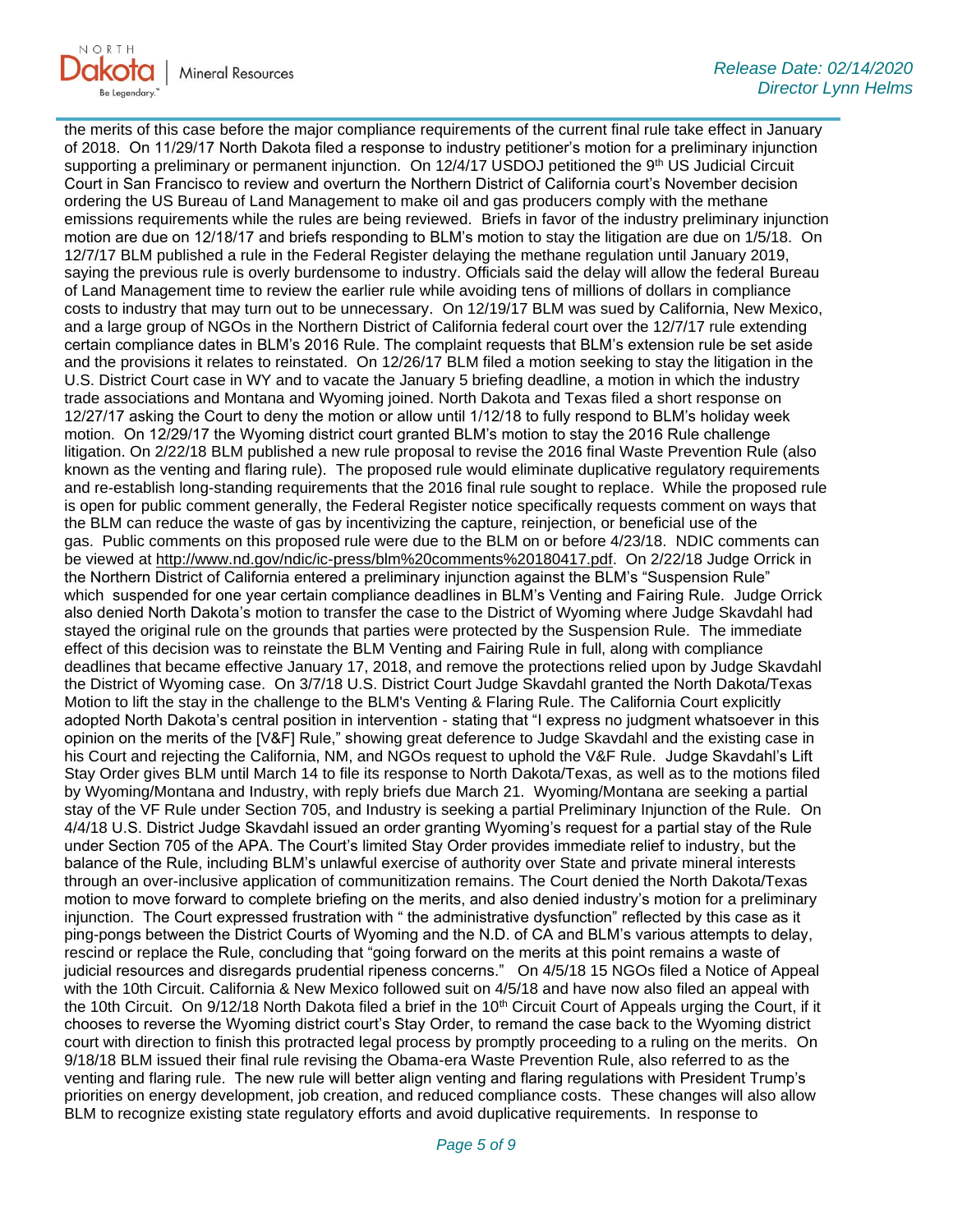

comments and after further consideration, the BLM made the following modifications to the proposed rule in this final rule: (1) Clarification that the 24-hour limit on royalty-free flaring during downhole well maintenance and liquids unloading in § 3179.104 applies "per event"; (2) Addition of a standard for "applicable rules, regulations, or orders" of a State regulatory agency or tribe in § 3179.201(a); and (3) Addition of a provision allowing for tribes to seek BLM approval to have tribal rules apply in place of any or all of the provisions of subpart 3179. The revised rule goes into effect on 11/27/18. On 9/28/18 a coalition of 17 conservation and tribal citizen groups filed a lawsuit challenging the decision to revise the Bureau of Land Management's Waste Prevention Rule, stating that the rule violates a number of existing federal policies. The states of New Mexico and California also filed a lawsuit challenging BLM's action. The BLM and NDIC have reached an impasse on negotiations for an agreement to implement section 3179.201, but continue to communicate regarding possible ways to resolve the disagreement.

**BLM** revised final regulations for hydraulic fracturing on federal and Indian lands were published in the CFR on 3/26/15 and they were scheduled to go into effect 6/24/15. North Dakota, Colorado, Utah, Wyoming, Western Energy Alliance, and IPAA filed for a preliminary injunction to prevent the rules going into effect until the case is settled. Following a lengthy hearing in Casper, Wyoming on 6/23/15, the court issued a stay on the rules. On 9/30/15 the court granted a preliminary injunction, preventing the rules from being enforced until litigation on the rule is final. The 10<sup>th</sup> Circuit Court of Appeals issued an order 3/10/16 denying the industry alternative motion for a stay. On 6/21/16 the court found the rule to be unlawful and ordered it set aside. The plaintiffs filed a motion with the US Court of Appeals for the Tenth Circuit to dismiss the appeal of the preliminary injunction. The Department of Justice on behalf of the BLM and the intervening environmental groups filed an appeal of the decision on the rule and oppose the motion to dismiss the appeal of the preliminary injunction. The North Dakota Response Brief to the US Court of Appeals for the Tenth Circuit was filed 9/15/16. NDIC comments on the rule can be found at [http://www.nd.gov/ndic/ic-press/BLM-comments-](http://www.nd.gov/ndic/ic-press/BLM-comments-120625.pdf)[120625.pdf](http://www.nd.gov/ndic/ic-press/BLM-comments-120625.pdf). On 3/28/17 President Trump issued an executive order which in part directs "The Secretary of the Interior shall review the following final rules, and any rules and guidance issued pursuant to them, for consistency with the policy set forth in section 1 of this order and, if appropriate, shall, as soon as practicable, suspend, revise, or rescind the guidance, or publish for notice and comment proposed rules suspending, revising, or rescinding those rules". This rule is included in the list as item (i). On 5/4/2017 BLM filed a request asking the court to hold the appeal in abeyance as it will "soon" initiate a rulemaking process to revise or rescind the 2015 Rule, that it had the authority to issue the Rule, but conceding that the Rule does not reflect BLM's current priorities or policies, as reflected in certain recent Presidential Executive Orders. After the BLM submitted its filings the 10th Circuit Court Appeals immediately directed the petitioners (including North Dakota) and the intervenors to file briefs by 6/5/17 to respond to BLM's position. Two amicus groups that submitted merits briefs (the law school professors and former DOI officials) filed supplemental amicus briefs on the questions posed by the Court following the change of Administrations. The Court's Supplemental Order authorized the filing of these additional amicus briefs. Both briefs seek to capitalize on the BLM's continued insistence that it had the authority to issue the Rule (but concede that the 2015 HF Rule does not reflect BLM's current priorities or policies as reflected in certain recent Presidential Executive Orders). The two amicus groups solicit the Court to rule on the merits of the BLM and NGO appeals and to overturn the District Court decision, actually asking the Court to issue an advisory opinion on the BLM's authority. In addition to addressing the NGO arguments, North Dakota will respond to these two briefs in the context that all three parties are asking the Court to do what it is prohibited from doing by Article III of the U.S. Constitution. North Dakota filed a response brief 6/20/17 in support of the BLM action to put the rule in abeyance and take final action vacating the rule. Oral arguments before the  $10<sup>th</sup>$  Circuit took place  $7/27/17$ . A recording of the oral arguments is now available on the home page of the court's website [http://www.ca10.uscourts.gov.](https://urldefense.proofpoint.com/v2/url?u=http-3A__www.ca10.uscourts.gov&d=DwMGaQ&c=2s2mvbfY0UoSKkl6_Ol9wg&r=-wqsZnBxny594KY8HeElow&m=Ul_VtJUX6iW5pvHjCcBxUWtskC0F4Dhry3sPtcEHvCw&s=laRHiLDv5w8otcQWQjpn82WMieoB2AZ-Q4M1LFQPL5s&e=) NDIC filed comments supporting BLM's rescission of the rule that can be found at [http://www.nd.gov/ndic/ic-press/dmr](http://www.nd.gov/ndic/ic-press/dmr-blm-comment17-9.pdf)[blm-comment17-9.pdf.](http://www.nd.gov/ndic/ic-press/dmr-blm-comment17-9.pdf) On 09/21/17 the 10th Circuit issued a split (2-1) decision to dismiss the appeals as prudentially unripe, vacate the district court's judgment invalidating the rule, and remand with instructions to dismiss the underlying action without prejudice. Appellees State of North Dakota, State of Colorado, State of Utah, and State of Wyoming's filed a Petition for Panel Rehearing And/Or Request for En Banc Determination on 11/03/17. On 11/06/17 the court ordered the appellants to file a response to the Petition on or before 11/20/2017. The En Banc rehearing request was denied. The  $10<sup>th</sup>$  circuit court has not yet issued its mandate ending the current round of litigation in the Wyoming District court. The Ute tribe filed a motion on 1/12/18 asking the court to dismiss the appeals as moot based on the publication of the rescission rule and leave the WY court decision to vacate the rule in place. The court ordered the DOJ and BLM to file a response by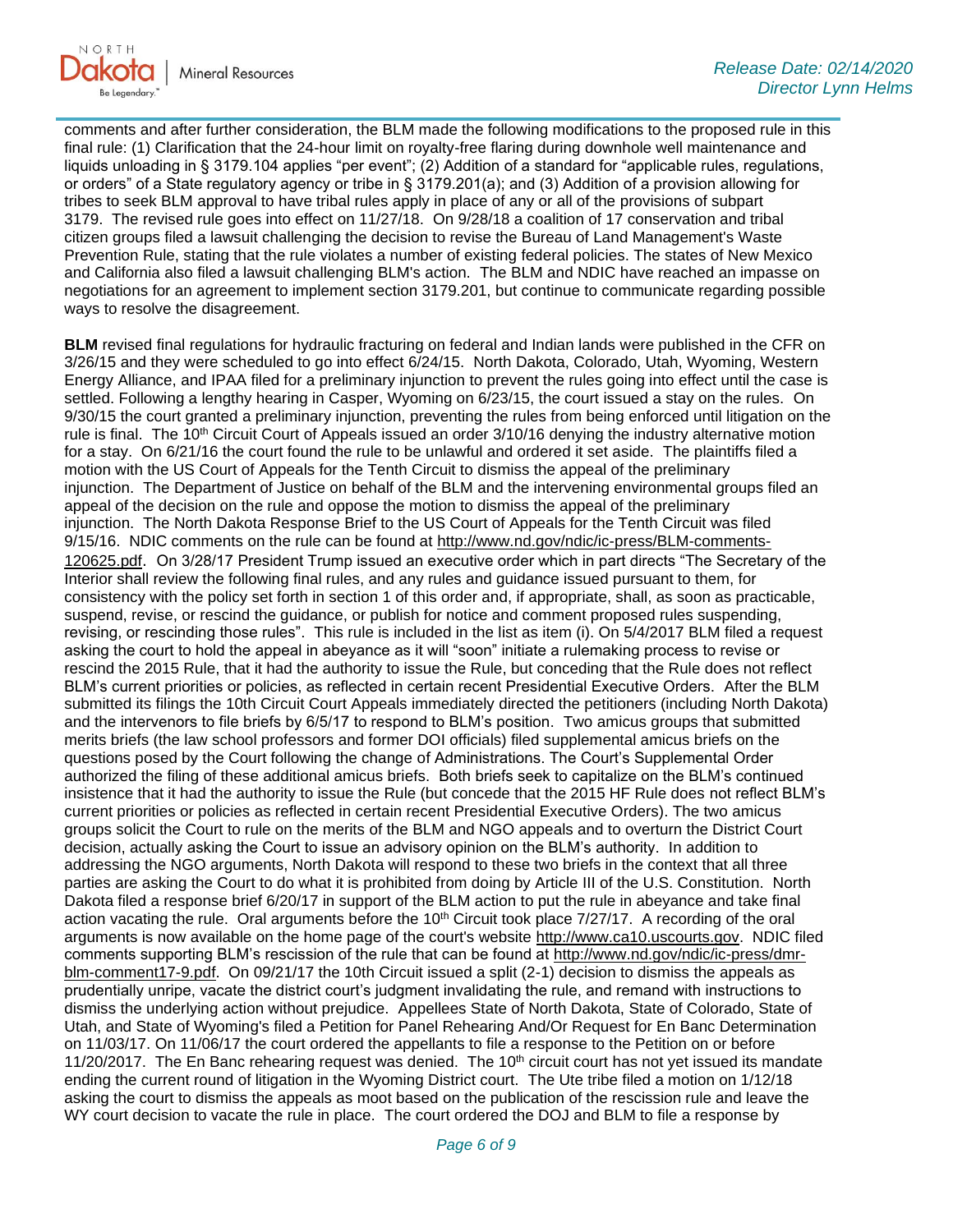

1/22/18. On 12/29/17 BLM published a final rule rescinding the 2015 Hydraulic Fracturing rules with 2 exceptions 1) the rule does not restore language requiring pre-approval of non-routine hydraulic fracturing operations and 2) the rule does not rescind changes to 43 CFR 3160 due to other rules published between 3/26/15 and 12/29/17 (electronic filing and venting & flaring rules). On 2/7/18 North Dakota filed a reply in support of its motion to dismiss the original rule appeal as moot pursuant to Federal Rule of Appellate Procedure 27(a)(4), and request that the Court should not issue the mandate, nor vacate the District Court's judgment based on two new and important developments: (1) on December 29, 2017, the Bureau of Land Management (BLM) promulgated a final rule rescinding the Hydraulic Fracturing Rule ("HF Rule"), and (2) on January 24, 2018, the Citizen Group Intervenors challenged the repeal of the HF Rule ("HF Repeal Rule") in the U.S. District Court for the Northern District of California.

**BLM** On 8/9/17 the DOI Interior board of Land Appeals stayed drilling on the Slawson Torpedo wells. The MHA Nation appealed the BLM decision to grant drilling permits because the well pad is located 600 feet from Lake Sakakawea although a 2012 tribal law requires the wells be 2,640 feet from the lake. The spacing unit for the wells contains private, federal, and state minerals while the surface location is on private land within the boundaries of the Fort Berthold Reservation. On 8/15/17 U.S. District Court Judge Daniel Hovland granted Slawson's request to continue drilling and on 8/29/17 extended the order allowing drilling to continue until another hearing on the matter is held. On 6/21/18 the Mandan, Hidatsa and Arikara Nation sued the U.S. Department of the Interior challenging a decision from the agency's Office of Hearing and Appeals that the tribe said approved drilling near a lake within the boundaries of the nation's Fort Berthold Indian Reservation. Among other things, the nation asked for "an order setting aside and vacating the director's decision and holding that the eight [applications for permit to drill] must be denied because they are within 1,000 feet of Lake Sakakawea, the source of the MHA Nation's drinking water; or in the alternative reinstituting the board's stay order and remanding the case back to the Department of the Interior for reconsideration." Slawson intervened in the case and moved to have the appeal transferred to the U.S. District Court in North Dakota. The court granted Slawson's motion and the appeal was transferred to the U.S. District Court in North Dakota, where it is currently pending.

### **Environmental Protection Agency**

**EPA** On 08/21/2018 the U.S. Environmental Protection Agency (EPA) proposed a new rule to reduce greenhouse gas (GHG) emissions from existing coal-fired electric utility generating units and power plants across the country. This proposal, entitled the Affordable Clean Energy (ACE) Rule, establishes emission guidelines for states to use when developing plans to limit GHGs at their power plants. The ACE Rule replaced the prior administration's Clean Power Plan (CPP) and instead empowers states, promotes energy independence, and facilitates economic growth and job creation. Pursuant to President Trump's Executive Order 13873, which directed Federal agencies to review burdensome regulations, the EPA undertook a review of the CPP. Many believed the CPP exceeded EPA's authority under the Clean Air Act, which is why 27 states, 24 trade associations, 37 rural electric co-ops, and three labor unions challenged the rule. The Supreme Court issued an unprecedented stay of the rule. The proposal was published in the Federal Register on 8/31/18 and EPA will take comment on the proposal for 60 days (until 10/30/18) and will hold a public hearing. More information is available at [https://www.epa.gov/stationary-sources-air](https://www.epa.gov/stationary-sources-air-pollution/proposal-affordable-clean-energy-ace-rule)[pollution/proposal-affordable-clean-energy-ace-rule.](https://www.epa.gov/stationary-sources-air-pollution/proposal-affordable-clean-energy-ace-rule) On July 8, 2019, EPA issued the final Affordable Clean Energy rule (ACE) and repealed the Clean Power Plan. On the same day the American Lung Association and the American Public Health Association filed a challenge to the rules in the U.S. Court of Appeals for the District of Columbia. Since then, 22 states, the District of Columbia and six municipalities led by the state of New York lodged a challenge to the rules in the D.C. Circuit, followed closely by a third challenge brought by environmental groups. Numerous industry groups and power providers are seeking to intervene in the litigation in support of the ACE rule. The EPA has asked the court to expedite review of the challenges in the hope of achieving a resolution in the D.C. Circuit by summer of 2020.

**EPA** On 08/24/18 Trump administration officials at EPA announced they are phasing out the agency's enforcement focus on animal waste pollution and the oil and gas industry. Enforcement chief Susan Bodine said she wants to shift the focus away from oil and gas as a sector deserving of extra scrutiny and toward prioritizing broad environmental problems, such as air pollution.

*Page 7 of 9* **EPA** On 6/3/16 the final rule proposing a suite of changes to Clean Air Act permitting requirements for new and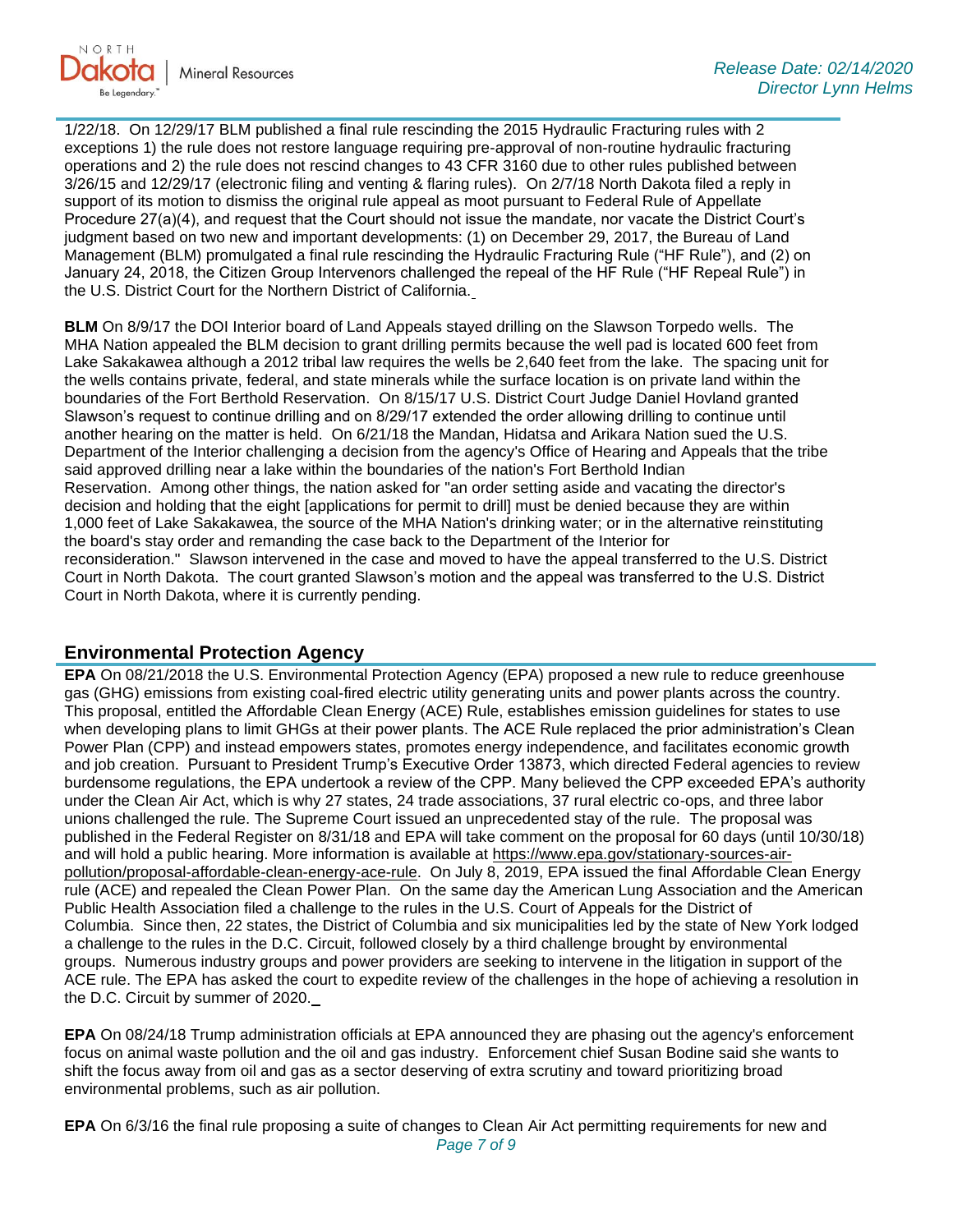

modified emissions sources in the oil and natural gas industry was published in the Federal Register. On 6/29/16 the NDIC decided to file a Petition for Review with the US Appeals Court for the District of Columbia to defend the state's sovereign jurisdiction over oil and gas regulation. Thirteen other states have joined this effort. North Dakota declined the standard offer to explore settlement through the court's mediation program.

The proposed actions and NDIC comments are as follows:

o Proposed New Source Performance Standards – Docket ID number EPA-HQ-OAR-2010-0505. NDIC comments can be found at<http://www.nd.gov/ndic/ic-press/EPA-HQ-OAR-2010-0505.pdf>

o Draft Control Techniques Guidelines – Docket ID number: EPA-HQ-OAR-2015-0216. NDIC comments can be found at<http://www.nd.gov/ndic/ic-press/EPA-HQ-OAR-2015-0216.pdf>

o Proposed Source Determination Rule – Docket ID number: EPA-HQ-OAR-2013-0685. NDIC comments can be found at<http://www.nd.gov/ndic/ic-press/EPA-HQ-OAR-2013-0685.pdf>

o Proposed Federal Implementation Plan for Implementing Minor New Source Review Permitting in Indian Country – Docket ID number: EPA-HQ-OAR-2014-0606. NDIC comments are at [http://www.nd.gov/ndic/ic-press/EPA-HQ-](http://www.nd.gov/ndic/ic-press/EPA-HQ-OAR-2014-0606.pdf)[OAR-2014-0606.pdf](http://www.nd.gov/ndic/ic-press/EPA-HQ-OAR-2014-0606.pdf).

North Dakota et al. and EPA have filed motions to govern further proceedings and briefing schedules. On 3/28/17 President Trump issued an executive order which in part directs "The Administrator shall review the final rule entitled "Oil and Natural Gas Sector: Emission Standards for New, Reconstructed, and Modified Sources," 81 Fed. Reg. 35824 (November 3, 2016), and any rules and guidance issued pursuant to it, for consistency with the policy set forth in section 1 of this order and, if appropriate, shall, as soon as practicable, suspend, revise, or rescind the guidance, or publish for notice and comment proposed rules suspending, revising, or rescinding those rules." On 4/7/17 EPA filed a motion to hold the cases in abeyance. On 6/8/17 the NGO environmental groups challenged EPA's November 5th decision to issue a 90 day stay of the Rule's upcoming implementation dates. The NGOs argue that EPA's justifications for its stay (onerous implementation costs and excessive state administrative burdens) of the Rule were already raised and rejected by EPA during EPA's original rulemaking and that the requirements of a "judicial stay" are not met. The NGO's action is a new case, filed in the D.C. Circuit. They have also filed an emergency motion asking the Court to immediately vacate EPA's decision. On November 3 the DC Circuit court issued a 2:1 decision granting the NGO petition and vacating EPA's 90 day stay of the rule. North Dakota filed an amicus brief in support of the EPA stay. On 7/13/17 the same DC Circuit court granted an EPA motion to recall the mandate and granting 14 days for then EPA to seek reconsideration or review by the full court. API and WVA along with other states filed petitions for rehearing en banc, but on 8/10/17 the entire DC Circuit issued an order denying the API and WVa et al States petitions. EPA now proposes a 2-year stay of certain provision in the oil and gas NSPS. North Dakota filed comments on 8/9/17 in support of the proposed 2-year stay. On 11/8/17 EPA published a Federal Register notice request for supplemental comments relating to the current Administration's efforts to change course on the oil and gas sector methane regulations put in place by the Obama Administration. North Dakota did not submit additional comment to EPA because the North Dakota comments submitted on 8/9/17 correctly advocate that EPA's rationale for the two year stay also justifies outright repeal of the original Rule, so it justifies a two year stay. On 9/11/18 EPA proposed targeted improvements to the 2016 New Source Performance Standards for the oil and gas industry that streamline implementation, reduce duplicative EPA and state requirements, and significantly decrease unnecessary burdens on domestic energy producers. This oil and gas targeted improvements package is expected to save up to approximately \$484 million in regulatory costs from 2019 – 2025 or \$75 million annually. NDIC comments can be found at<http://www.nd.gov/ndic/ic-press/EPA-HQ-OAR-2017-0757.pdf>

### **Pipeline and Hazardous Materials Safety Administration**

**PHMSA** Advance notice of proposed rulemaking (ANPRM)was announced 1/10/17.

SUMMARY: PHMSA is considering revising the Hazardous Materials Regulations (HMR) to establish vapor pressure limits for unrefined petroleum-based products and potentially all Class 3 flammable liquid hazardous materials that would apply during the transportation of the products or materials by any mode. PHMSA is currently assessing the merits of a petition for rulemaking submitted by the Attorney General of the State of New York regarding vapor pressure standards for the transportation of crude oil. The petition requests that PHMSA implement a Reid Vapor Pressure (RVP) limit less than 9.0 pounds per square inch (psi) for crude oil transported by rail. This rule making could substantially interfere with NDIC oil conditioning regulations. You can read about the NDIC regulations at [https://www.dmr.nd.gov/oilgas/2014Permitting\(2\).asp.](https://www.dmr.nd.gov/oilgas/2014Permitting(2).asp) NDIC submitted comments on 3/20/17 and the comment period closed on 5/19/17. On 6/6/2018 Senator Schumer wrote urging DOE and PHMSA to propose